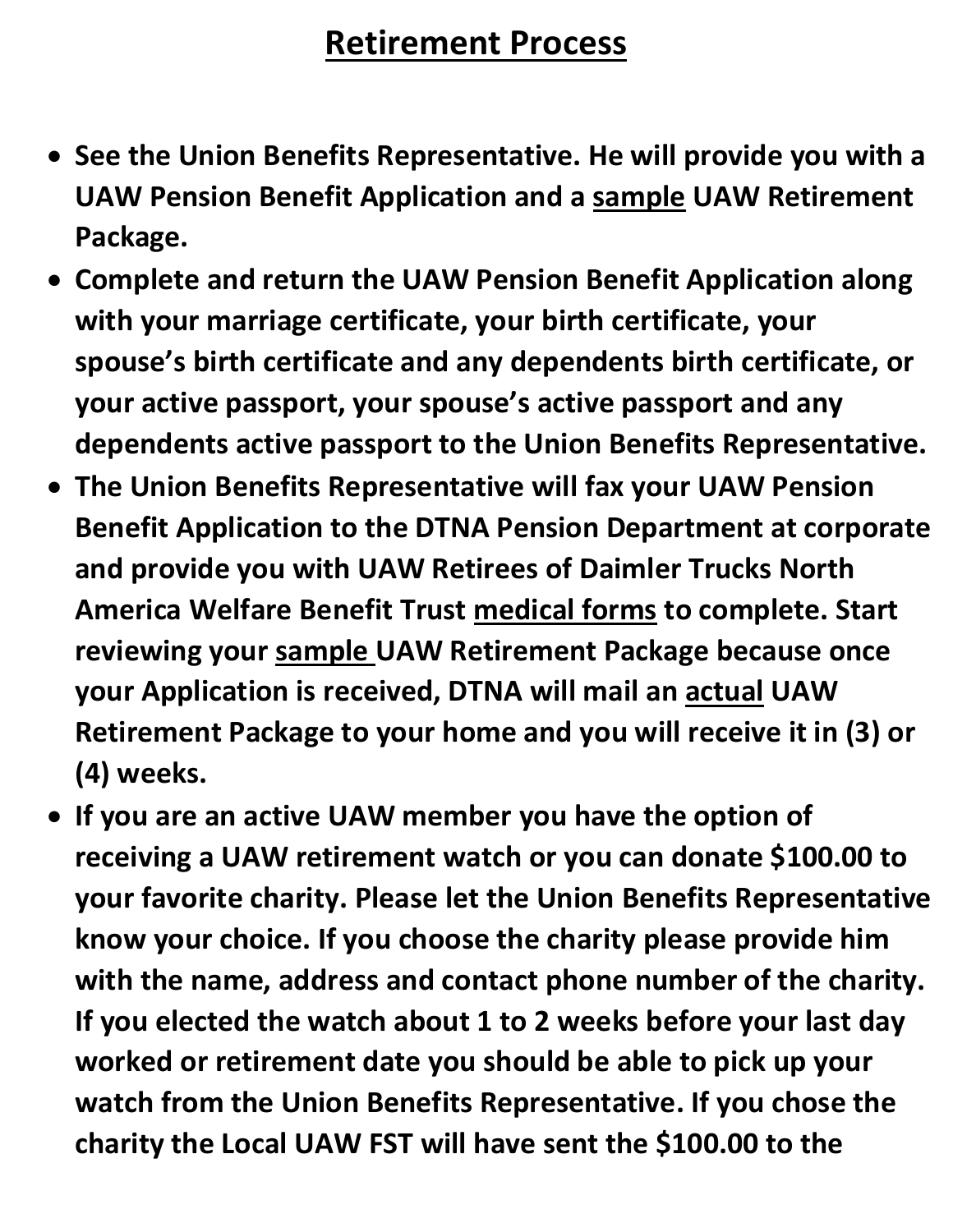**charity about 1 to 2 weeks before your last day worked or retirement date.**

- **See an HR representative to order a Company retirement jacket.**
- **If an employee wants to use any vacation time, sick time or PTO time before their last day worked or retirement date this must be scheduled through the normal leave scheduling process.**
- **Once received complete and return your UAW Retirement Package along with the UAW Retirees of Daimler Trucks North America Welfare Benefit Trust medical forms you have completed to the Union Benefits Representative. The Union Benefits Representative will email your Retirement Package to the DTNA Pension Department and email your medical forms to Benesys the administrator of the UAW Retirees of Daimler Trucks North America Welfare Benefit Trust.**
- **Please note that Benesys will mail a UAW Retirees of Daimler Trucks North America Welfare Benefit Trust medical insurance package to your home within two weeks of your UAW Retirement Package being emailed to corporate. If you completed the UAW Retirees of Daimler Trucks North America Welfare Benefit Trust medical forms and returned them to the Union Benefits Representative do not complete any of medical forms received in the Benesys medical insurance package, however you should review the other documents in this packet they contain important information concerning your retiree medical insurance.**
- **If you have not completed the UAW Retirees of Daimler Trucks North America Welfare Benefit Trust medical forms and returned them to the Union Benefits Representative, please complete the medical forms received in the Benesys medical insurance package and return them to the Union Benefits Representative and review**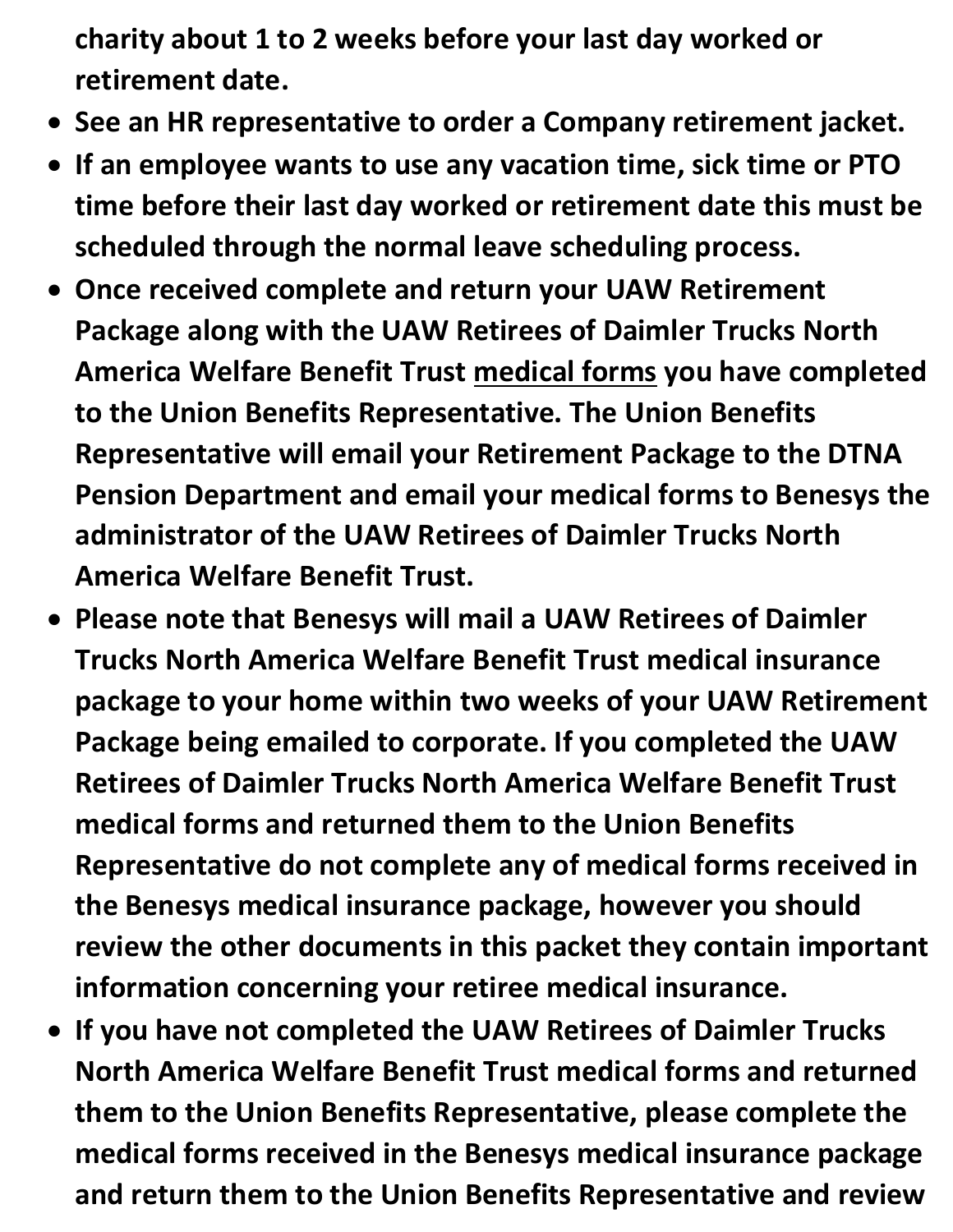**the other documents in this packet they contain important information concerning your retiree medical insurance. Please note if the retiree and their spouse are under age 65 there are (6) forms to complete, if the employee or their spouse are age 65 or older they will complete the (6) forms and then each one that is 65 or older will complete the (3) page Medicare form.** 

- **An active employee that is already 65 or older that is retiring must sign up for Medicare Part "A" and "B" 60 to 90 days before their retirement date. A copy of their Medicare card must be provided to Collen Johnson the Benesys representative before the employees retirement date. Contact the UAW Benefits Representative with any questions.**
- **Any covered dependent of an active employee that is already 65 or older must sign up for Medicare Part "A" and "B" 60 to 90 days before the employee's retirement date. A copy of their Medicare card must be provided to Collen Johnson the Benesys representative before the employees retirement date. Contact the UAW Benefits Representative with any questions.**
- **If an active employee or any dependent of an active employee has Medicare Part "A" and "B" prior to the employee's retirement, they must continue Medicare Part "A" and "B" to be eligible for retiree healthcare. A copy of their Medicare card must be provided to Collen Johnson the Benesys representative before the employees retirement date. Contact the UAW Benefits Representative with any questions.**
- **To remain on the UAW retiree healthcare plan a retiree or any retiree covered dependent must be signed up for Medicare Part "A" and "B" starting with the month of their 65th birthday. The retiree or dependent should sign up through their Social Security**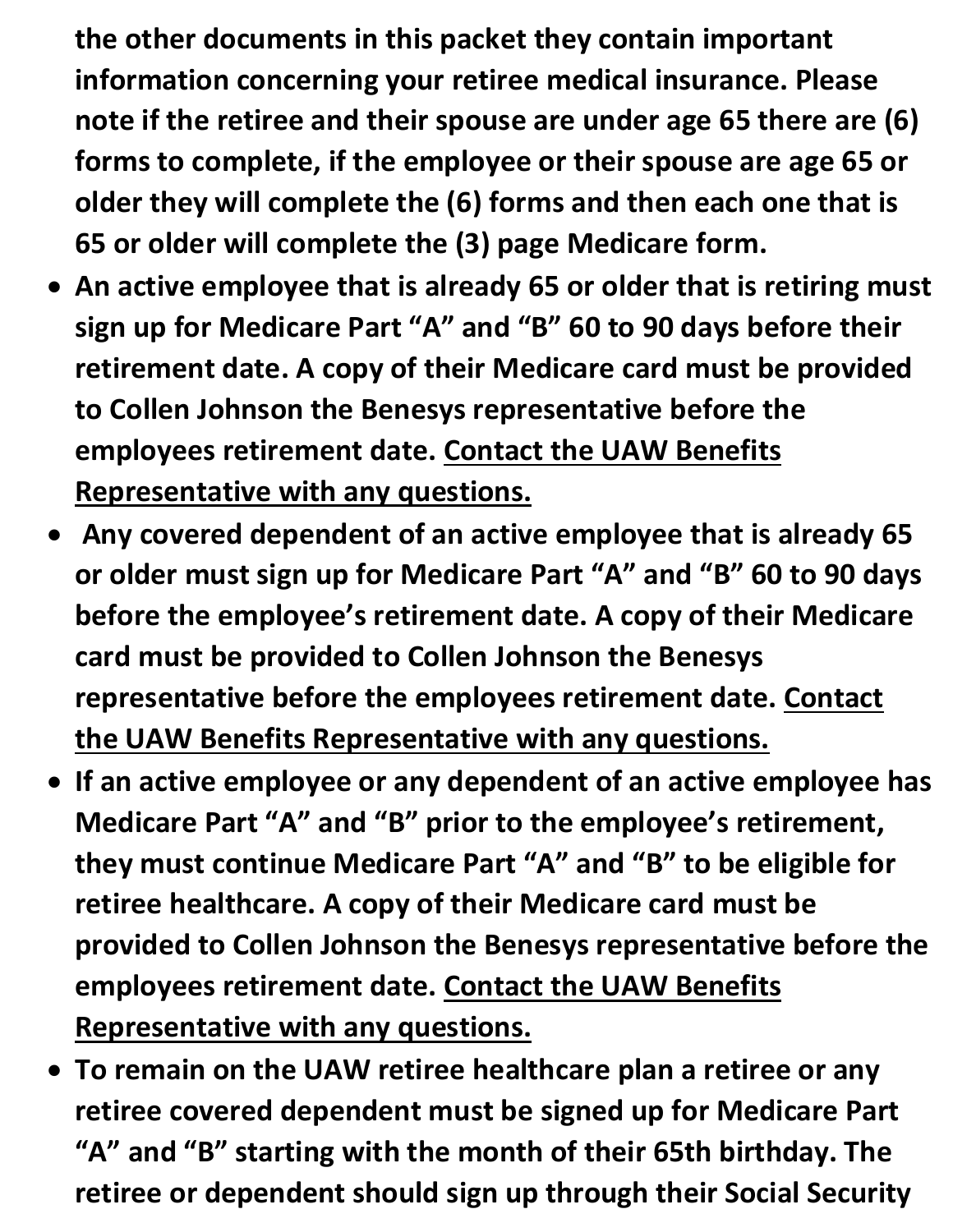**office around 60 to 90 days before their birthday. A copy of their Medicare card must be provided to Collen Johnson the Benesys representative before the retiree turns age 65. Contact Collen Johnson at Benesys or the UAW Benefits Representative with any questions.**

- **If a retiree or any dependent of a retiree under age 65 becomes eligible for Medicare Part "A" and "B" they must pick up both Medicare Part "A" and "B". They also must notify Collen Johnson at Benesys immediately and they must provide her with a copy of their Medicare "A" and "B" card immediately.Contact Collen Johnson at Benesys or the UAW Benefits Representative with any questions.**
- **Retired employees and any dependents of retired employees that have Medicare "A" and "B" will be in the Retiree BCBSM Medicare advantage Plan and should not use their government issued Medicare "A" and "B" card and should only use their BCBSM Medicare advantage card for any medical services received. Keep your government issued Medicare "A" and "B" card but Do Not Use.**
- **A retiree's DTNA medical insurance will end on the last day of the month that the retiree retires and their UAW Retirees of Daimler Trucks North America Welfare Benefit Trust medical insurance begins the first day of the month following their retirement date.**  For example: Retiree retires June 15<sup>th</sup>, their DTNA medical **insurance ends June 30th and their UAW Retirees of Daimler Trucks North America Welfare Benefit Trust medical insurance begins July 1st. Also the retiree should receive their UAW Retirees of Daimler Trucks North America Welfare Benefit Trust medical cards near the end of the month they retire in or at the first of the**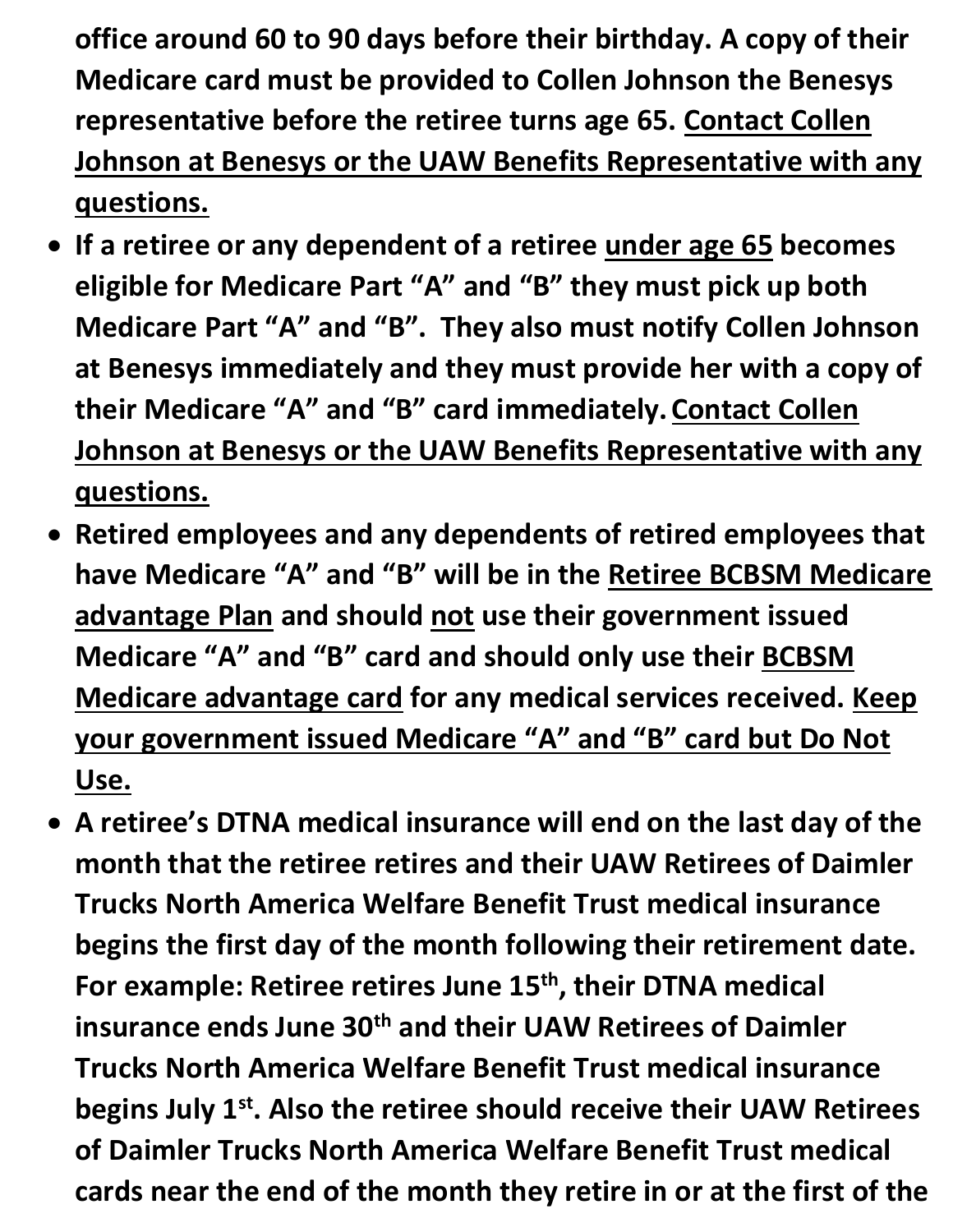**month after the month they retire. Retirees under age 65 and each dependent under age 65 will receive a BCBSM medical card used for medical and vision claims, a Express Scripts card used for prescription claims and a Moda Dental card used for Dental claims (Retiree and spouse keep retiree dental insurance until the employee turns age 65, once the employee turns 65 both parties loose coverage).** 

 **A Retiree 65 or older or a retiree's spouse that is 65 should also receive their UAW Retirees of Daimler Trucks North America Welfare Benefit Trust medical cards near the end of the month they retire in or at the first of the month after the month they retire. Retirees age or older 65 and each dependent age 65 or older will receive a Medicare Advantage BCBSM card used for medical claims (put your Medicare card up, DO NOT USE IT) an Express Scripts card used for prescription services and BCBSM vision card used for vision services. Once retired you and your spouse lose dental coverage.**

• **Your retiree insurance prescription drug plan requires that Express Scripts mail order be used for maintenance medications (90 day supplies) if you or any covered dependent are under age 65 and not on Medicare.** 

 **However, once you or any covered dependent turn 65 (Must sign Up for Medicare "A" & "B") and Medicare becomes primary or once you or any covered dependent under age 65 become Medicare eligible (Must sign Up for Medicare "A" & "B") and Medicare becomes primary you do not have to use Express Scripts mail order for maintenance medications (90 day supplies), you can use your local pharmacy for obtaining maintenance medications (30 day supplies).**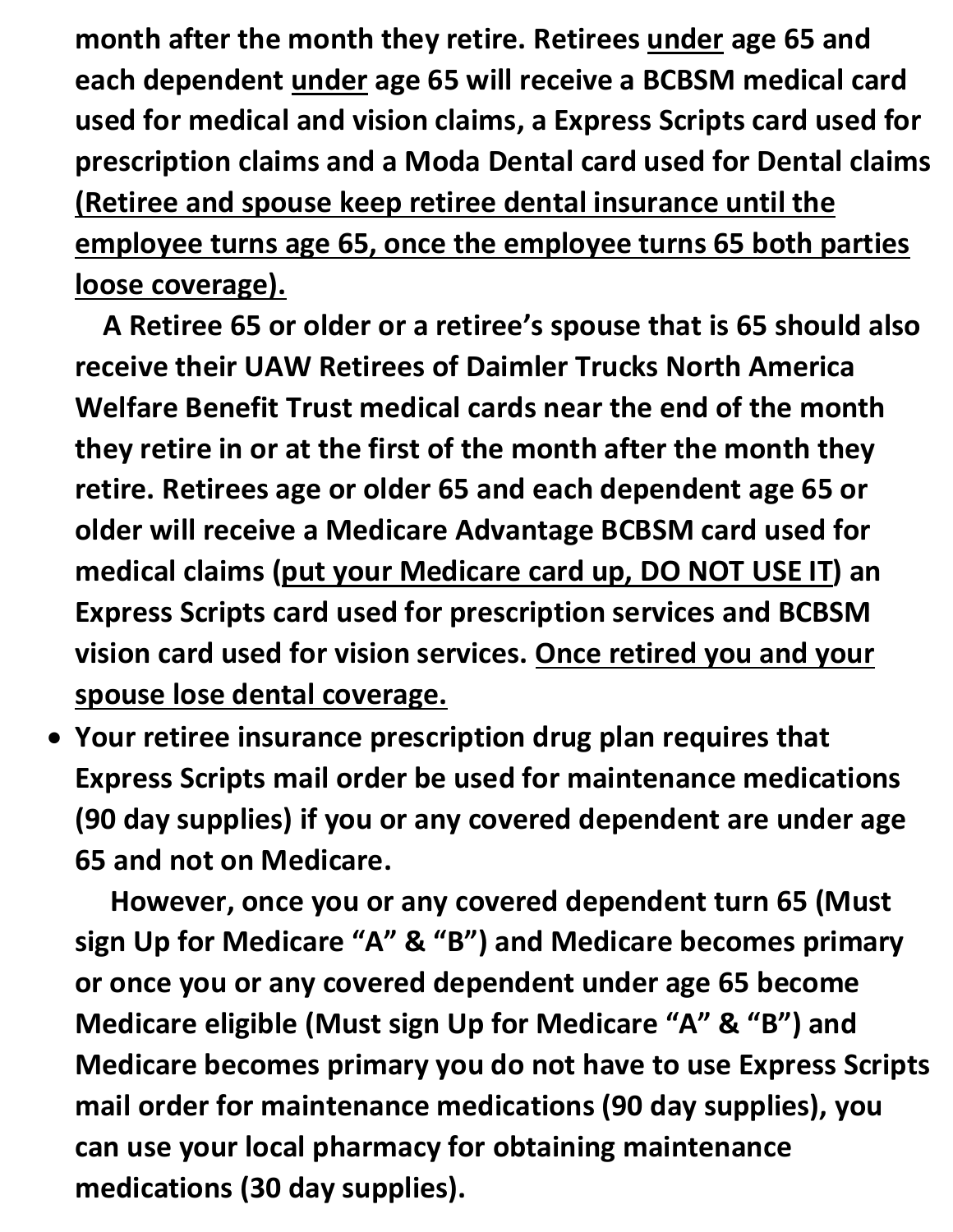- **On your last work day clock in at your regular scheduled work time and give your badge and you're parking sticker to an HR representative. Stop by and see local payroll. Once you have given your badge and your parking sticker to an HR representative you can walk around and say your goodbyes to fellow co-workers or leave any time but make sure you do not clock out, local payroll will clock you out at your regular scheduled leave time. Any unused vacation, sick, PTO and accrued vacation will be paid out with your last check. It will be direct deposited.**
- **Once retired you will receive your pension check the first of the month following the month you retired in, regardless of what day you retired in that month.**
- **A couple of weeks after your retirement date you will be mailed a Cobra medical insurance package to your home, you can disregard this package and throw it away as long as you have medical insurance coverage through the retiree UAW Retirees of Daimler Trucks North America Welfare Benefit Trust or elected to continue retiree medical insurance coverage through the retiree UAW Retirees of Daimler Trucks North America Welfare Benefit Trust.**
- **Retirees have UAW membership meeting every quarter, dues are \$3.00 per month but these dues are paid voluntarily and are not mandatory. You will notified by mail and by phone messaging 1 to 2 weeks before the scheduled date of the meeting.**
- **Also, a retired employee with ten years' service with a retirement date between 01/29/2003 and 08/25/2006 has a \$5000.00 life insurance death benefit. Retiree's with a retirement date between 08/26/2006 and 04/26/2024 have a \$10,000.00 death benefit provided to them by the company and negotiated for them by the Union. When they completed their retirement**